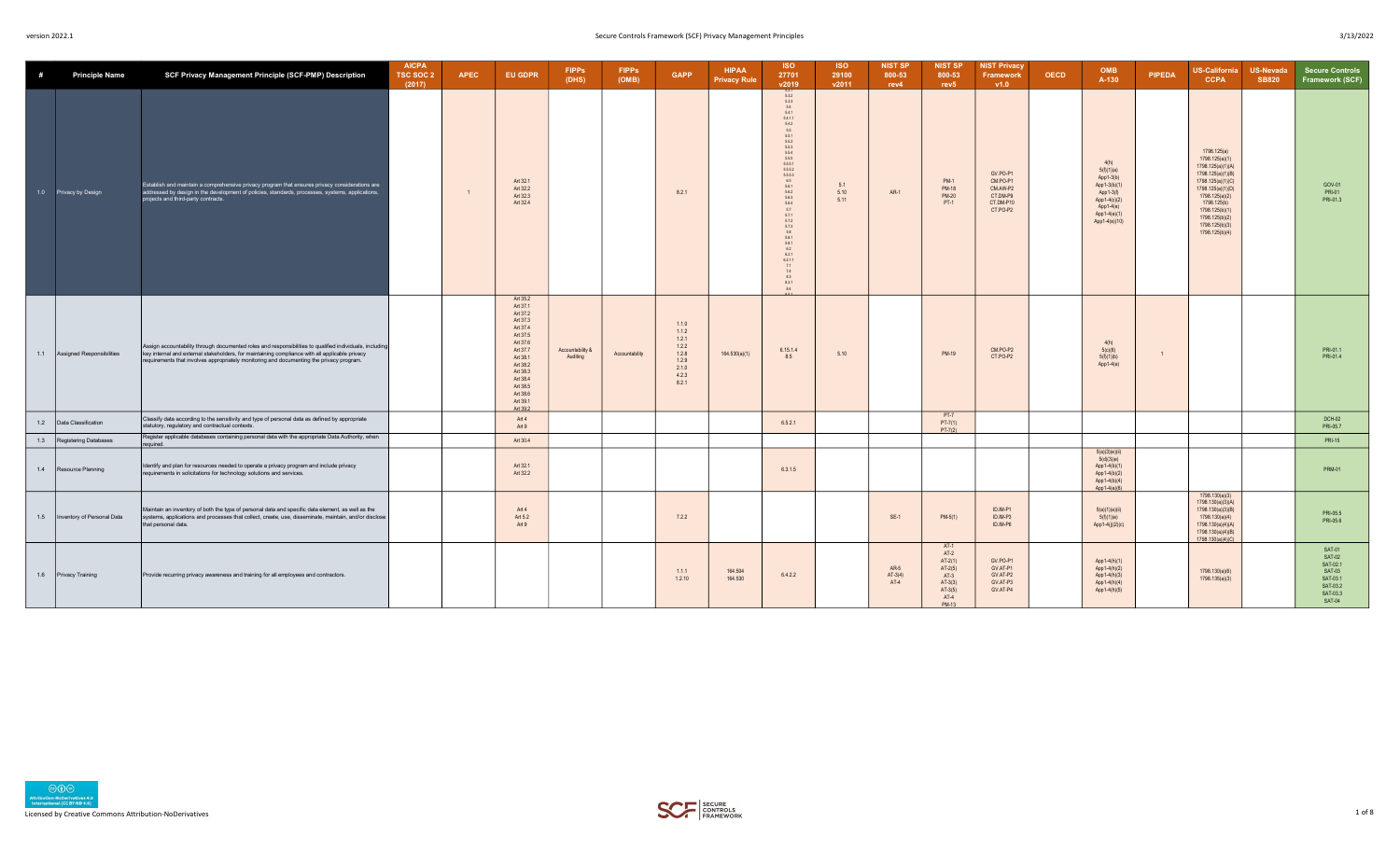| #   | <b>Principle Name</b>          | SCF Privacy Management Principle (SCF-PMP) Description                                                                                                                                                                                                                                                                                                                                                              | <b>AICPA</b><br>TSC SOC 2<br>(2017) | <b>APEC</b> | <b>EU GDPR</b>                                                                                                                         | <b>FIPPs</b><br>(DHS) | <b>FIPPs</b><br>(OMB)                               | <b>GAPP</b>                                                     | <b>HIPAA</b><br><b>Privacy Rule</b>                | <b>ISO</b><br>27701<br>v2019              | <b>ISO</b><br>29100<br>v2011 | <b>NIST SP</b><br>800-53<br>rev4 | <b>NIST SP</b><br>800-53<br>rev5 | <b>NIST Privacy</b><br>Framework<br>V1.0 | <b>OECD</b>    | OMB<br>A-130 | <b>PIPEDA</b>           | <b>US-California</b><br><b>CCPA</b>                                                                                                                                                                                                                                                                                                                                                                                                                | <b>US-Nevada</b><br><b>SB820</b> | <b>Secure Controls</b><br>Framework (SCF) |
|-----|--------------------------------|---------------------------------------------------------------------------------------------------------------------------------------------------------------------------------------------------------------------------------------------------------------------------------------------------------------------------------------------------------------------------------------------------------------------|-------------------------------------|-------------|----------------------------------------------------------------------------------------------------------------------------------------|-----------------------|-----------------------------------------------------|-----------------------------------------------------------------|----------------------------------------------------|-------------------------------------------|------------------------------|----------------------------------|----------------------------------|------------------------------------------|----------------|--------------|-------------------------|----------------------------------------------------------------------------------------------------------------------------------------------------------------------------------------------------------------------------------------------------------------------------------------------------------------------------------------------------------------------------------------------------------------------------------------------------|----------------------------------|-------------------------------------------|
|     | 2.0 Data Subject Participation | Individuals are directly involved in the decision-making process regarding the fair and lawful<br>processing of the individual's personal data and, to the extent practicable, directly-engaged to<br>receive explicit permission to use their personal data.                                                                                                                                                       | P <sub>2.1</sub><br>P3.2            | 5           | Art 6.1<br>Art 7.1<br>Art 7.2<br>Art 7.3<br>Art 7.4<br>Art 8.1<br>Art 8.2<br>Art 12.6<br>Art 14.3                                      |                       | Individual Participation   Individual Participation | 3.2.1<br>3.2.2<br>$\begin{array}{c} 3.2.3 \\ 3.2.4 \end{array}$ | 164.506<br>164.508                                 | 7.2.3<br>7.2.4<br>7.3.4<br>7.3.5<br>8.5.7 | 5.2                          | $IP-1$<br>$IP-1(1)$              | $PT-4$                           | CT.PO-P1<br>CT.PO-P3                     | $\overline{7}$ |              | $\overline{\mathbf{3}}$ | 1798.105(b)<br>1798.110(a)<br>1798.110(a)(1)<br>1798.110(a)(2)<br>1798.110(a)(3)<br>1798.110(a)(4)<br>1798.110(a)(5)<br>1798.110(b)<br>1798.110(c)<br>1798.110(c)(1)<br>1798.110(c)(2)<br>1798.110(c)(3)<br>1798.110(c)(4)<br>1798.110(c)(5)<br>1798.120(a)<br>1798.120(b)<br>1798.120(c)<br>1798.120(d)<br>1798.135(a)<br>1798.135(a)(1)<br>1798.135(a)(2)<br>1798.135(a)(2)(A)<br>1798.135(a)(2)(B)<br>1798.135(b)<br>1798.135(c)                |                                  | PRI-03                                    |
|     | 2.1 Clear Choices              | Provide clear and conspicuous choices that enable an individual, or a person authorized by the<br>individual, to permit or prohibit the collection, creation, use, dissemination, maintenance, retention,<br>and/or disclosure of the individual's personal data. This is also referred to as the right to "opt out."                                                                                               |                                     |             | Art 7.1<br>Art 7.2<br>Art 7.3<br>Art 7.4<br>Art 12.2<br>Art 12.3<br>Art 12.4<br>Art 22.1<br>Art 22.2<br>Art 22.3<br>Art 22.4           |                       |                                                     |                                                                 | 164.508(a-c)<br>164.510 (a) and (b)                | 7.3.4                                     |                              | $TR-1$<br>$TR-1(1)$              | $PM-20(1)$<br>$PT-5$             | CT.PO-P3                                 |                |              | $\overline{\mathbf{3}}$ | 1798.105(b)<br>1798.110(a)<br>1798.110(a)(1)<br>1798.110(a)(2)<br>1798.110(a)(3)<br>1798.110(a)(4)<br>1798.110(a)(5)<br>1798.110(b)<br>1798.110(c)<br>1798.110(c)(1)<br>1798.110(c)(2)<br>1798.110(c)(3)<br>1798.110(c)(4)<br>1798.110(c)(5)<br>1798.120(a)<br>1798.120(b)<br>1798.120(c)<br>1798.120(d)<br>1798.135(a)<br>1798.135(a)(1)<br>1798.135(a)(2)<br>1798.135(a)(2)(A)<br>1798.135(a)(2)(B)<br>1798.135(b)<br>1798.135(c)<br>1798.105(b) |                                  | PRI-03                                    |
|     | 2.2   Initial Consent          | Prior to the collection, creation, use, dissemination, maintenance, retention, and/or disclosure of the<br>individual's personal data, the knowledge and consent of the individual are required.                                                                                                                                                                                                                    | P2.1<br>P3.2                        |             |                                                                                                                                        |                       |                                                     | 3.2.1<br>3.2.2<br>3.2.3<br>3.2.4                                | $164.506(c)(1-4)$<br>164.510 (a)(2)<br>164.510 (b) | 7.2.3<br>7.2.4<br>7.3.4<br>7.3.5<br>8.5.7 | 5.2                          | $IP-1$<br>$IP-1(1)$              | $PT-4$                           | CT.PO-P1<br>CT.PO-P3                     | $\overline{7}$ |              | $\overline{\mathbf{3}}$ | 1798.110(a)<br>1798.110(a)(1)<br>1798.110(a)(2)<br>1798.110(a)(3)<br>1798.110(a)(4)<br>1798.110(a)(5)<br>1798.110(b)<br>1798.110(c)<br>1798.110(c)(1)<br>1798.110(c)(2)<br>1798.110(c)(3)<br>1798.110(c)(4)<br>1798.110(c)(5)<br>1798.120(a)<br>1798.120(b)<br>1798.120(c)<br>1798.120(d)<br>1798.135(a)<br>1798.135(a)(1)<br>1798.135(a)(2)<br>1798.135(a)(2)(A)<br>1798.135(a)(2)(B)<br>1798.135(b)<br>1798.135(c)                               |                                  | PRI-03                                    |
|     | 2.3 Updated Consent            | Based on changes to privacy practices that affect the parameters of an individual's initial consent,<br>updated consent of the individual is required to continue the collection, creation, use, dissemination,<br>maintenance, retention, and/or disclosure of the individual's personal data. This is also referred to as<br>the right to revoke or "opt out" at any time after the initial consent was provided. |                                     |             | Art 7.1<br>Art 7.2<br>Art 7.3<br>Art 7.4<br>Art 8.1<br>Art 8.2<br>Art 12.2<br>Art 12.3<br>Art 12.4<br>Art 13.3<br>Art 14.3<br>Art 21.4 |                       |                                                     |                                                                 |                                                    | 7.3.4                                     |                              |                                  | $PT-4(2)$<br>$PT-5(1)$           | CT.PO-P1<br>CT.PO-P3                     |                |              | 3                       |                                                                                                                                                                                                                                                                                                                                                                                                                                                    |                                  | PRI-03.2<br>PRI-03.4                      |
| 2.4 | Equal Service & Price<br>ൈറ    | Implement business processes to protect the right of data subjects to equal service and price, even if<br>they exercise their privacy rights.                                                                                                                                                                                                                                                                       |                                     |             |                                                                                                                                        |                       |                                                     |                                                                 | 164.524(c)                                         | 6.15<br>6.15.1<br>6.15.1.1                |                              |                                  | $PL-1$<br>$PM-8$                 | GV.MT-P3                                 |                |              |                         | 1798.125(a)<br>1798.125(a)(1)<br>1798.125(a)(1)(A)<br>1798.125(a)(1)(B)<br>1798.125(a)(1)(C)<br>1798.125(a)(1)(D)<br>1798.125(a)(2)<br>1798.125(b)<br>1798.125(b)(1)<br>1798.125(b)(2)<br>1798.125(b)(3)<br>1798 125/HV4                                                                                                                                                                                                                           |                                  | CPL-01                                    |

NoDerryatives 4.0<br>al (CC BY-ND 4.0)

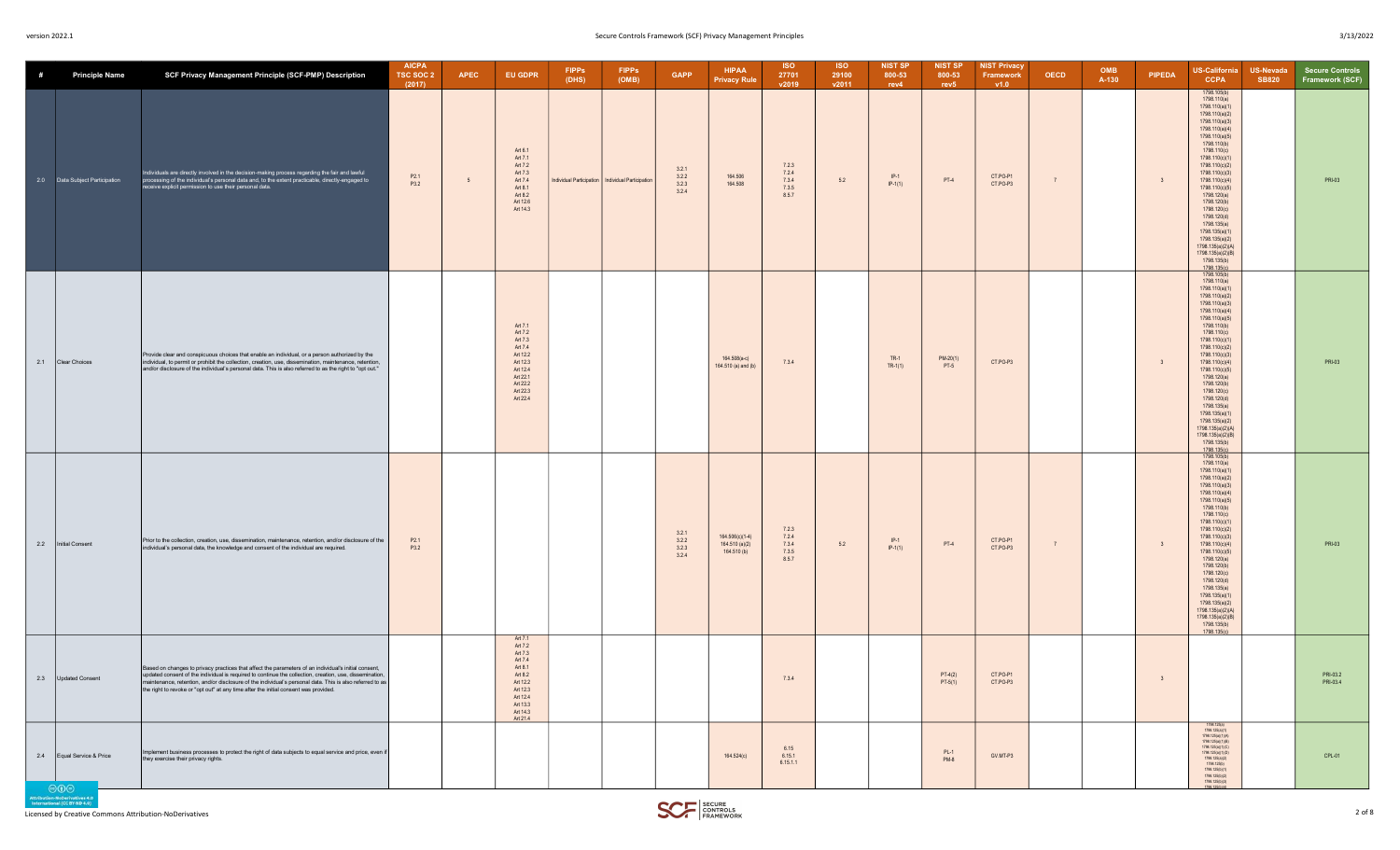| #   | <b>Principle Name</b>                 | SCF Privacy Management Principle (SCF-PMP) Description                                                                                                                                                                                                                                                       | <b>AICPA</b><br>TSC SOC 2<br>(2017)      | <b>APEC</b>    | <b>EU GDPR</b>                                                                                                                                                   | <b>FIPPs</b><br>(DHS) | <b>FIPPs</b><br>(OMB)                         | <b>GAPP</b>                                                                                                                                                                                         | <b>HIPAA</b><br><b>Privacy Rule</b>                            | <b>ISO</b><br>27701<br>v2019                                                   | <b>ISO</b><br>29100<br>v2011 | <b>NIST SP</b><br>800-53<br>rev4                     | <b>NIST SP</b><br>800-53<br>rev <sub>5</sub>                                                                | <b>NIST Privacy</b><br>Framework<br>V1.0 | <b>OECD</b>             | OMB<br>A-130                                     | PIPEDA                  | <b>US-California</b><br><b>CCPA</b>                                                                                                                                                                                                                                                 | <b>US-Nevada</b><br><b>SB820</b> | <b>Secure Controls</b><br>Framework (SCF)     |
|-----|---------------------------------------|--------------------------------------------------------------------------------------------------------------------------------------------------------------------------------------------------------------------------------------------------------------------------------------------------------------|------------------------------------------|----------------|------------------------------------------------------------------------------------------------------------------------------------------------------------------|-----------------------|-----------------------------------------------|-----------------------------------------------------------------------------------------------------------------------------------------------------------------------------------------------------|----------------------------------------------------------------|--------------------------------------------------------------------------------|------------------------------|------------------------------------------------------|-------------------------------------------------------------------------------------------------------------|------------------------------------------|-------------------------|--------------------------------------------------|-------------------------|-------------------------------------------------------------------------------------------------------------------------------------------------------------------------------------------------------------------------------------------------------------------------------------|----------------------------------|-----------------------------------------------|
| 2.5 | Prohibit The Sale of Personal<br>Data | rovide a clear and conspicuous link on the organization's Internet-based homepage, titled "Do Not<br>Sell My Personal Data" that enables a consumer, or a person authorized by the consumer, to opt-out<br>of the sale of the consumer's personal data.                                                      |                                          |                |                                                                                                                                                                  |                       |                                               |                                                                                                                                                                                                     |                                                                | 7.3.4                                                                          |                              | $TR-1$<br>$TR-1(1)$                                  | $PT-4(1)$                                                                                                   | CT.PO-P3                                 |                         |                                                  | $\overline{\mathbf{3}}$ |                                                                                                                                                                                                                                                                                     |                                  | PRI-03.1<br>PRI-03.3                          |
| 3.0 | Limited Collection & Use              | Ensure that the design of data collection and use are consistent with the intended use of the<br>information and the need for new information is balanced against any privacy risks.                                                                                                                         | P3.1                                     | $\overline{3}$ | Art 5.1                                                                                                                                                          |                       |                                               | 4.1.2<br>9.2.2                                                                                                                                                                                      | 164.506                                                        | 7.2.2<br>7.3.1<br>7.3.2<br>7.4.1<br>$\frac{8.2.1}{7.2.2}$                      | 5.4                          | $AP-1$                                               | $PT-2$                                                                                                      | CT.PO-P1<br>CT.DM-P1                     | $\overline{1}$          |                                                  | $\overline{4}$          |                                                                                                                                                                                                                                                                                     |                                  | <b>PRI-04</b>                                 |
| 3.1 | Authority to Collect                  | Identify the lawful basis given to collect, create, use, disseminate, maintain, and/or disclose an<br>individual's personal data. Document this authority in the organization's publicly-facing privacy<br>notice                                                                                            |                                          |                | Art 5.1                                                                                                                                                          |                       | Authority                                     | 1.2.5<br>1.2.11<br>4.2.2                                                                                                                                                                            | 164.520(a)                                                     | 7.3.1<br>7.3.2<br>7.5<br>7.5.1<br>7.5.2<br>8.1<br>8.2<br>8.2.1<br>8.5.1<br>857 | $5.4\,$                      | $AP-1$                                               | $PT-2$                                                                                                      | CT.DP-P4                                 |                         |                                                  |                         |                                                                                                                                                                                                                                                                                     |                                  | PRI-04.1                                      |
|     | 3.2 Data Minimization                 | Take steps to minimize the collection, creation, use, dissemination, maintenance, retention, and/or<br>disclosure of the individual's personal data to what is directly relevant and necessary to accomplish a<br>legally authorized purpose.                                                                |                                          |                | Art 5.1<br>Art 35.1<br>Art 35.2<br>Art 35.3<br>Art 35.6<br>Art 35.8<br>Art 35.9<br>Art 35.11                                                                     | Data Minimization     | Data Minimization                             |                                                                                                                                                                                                     | 164 502<br>164.514                                             | 7.4.4                                                                          | 5.5                          | DM-1<br>$DM-3$<br>$DM-3(1)$                          | <b>PM-25</b><br>$SI-12(2)$<br>SA-8(33)<br>SA-15(12)                                                         | CT.DP-P4                                 |                         | 5(f)(1)(f)                                       | $\overline{4}$          |                                                                                                                                                                                                                                                                                     |                                  | DCH-18.2                                      |
| 3.3 | Internal Use                          | Restrict the internal use of personal data to only authorized purpose(s) that are consistent with the<br>stated privacy notice.                                                                                                                                                                              |                                          |                | Art 5.1<br>Art 9.1<br>Art 9.2<br>Art 10<br>Art 11.1<br>Art 18.1<br>Art 18.2<br>Art 35.1<br>Art 35.2<br>Art 35.3<br>Art 35.6<br>Art 35.8<br>Art 35.9<br>Art 35.11 | Use Limitation        | urpose Specification<br><b>Use Limitation</b> | 4.1.2<br>5.2.1<br>7.2.2<br>9.2.1<br>9.2.2                                                                                                                                                           | 164,502<br>164.504<br>164.510<br>164 512<br>164 514<br>164.532 | 7.4.2<br>7.4.4<br>8.2.3                                                        |                              | $DM-3$<br>$DM-3(1)$<br>$UL-1$                        | <b>PM-25</b><br>$PT-2$<br>$SI-12(1)$                                                                        | CT.DM-P8<br>CT.PO-P2<br>CT.DP-P4         |                         |                                                  | 5                       |                                                                                                                                                                                                                                                                                     | Sec2.3                           | DCH-18.1<br>PRI-05.1<br>PRI-05.4              |
| 4.0 | Transparency                          | Provide a transparent notice to the public about privacy practices through a clear and conspicuous<br>notice on all organizational websites, mobile applications and other digital services regarding the collection, use, dissemination, maintenance, retention, and/or disclosure of the personal<br>data. | P <sub>1.1</sub>                         | $\overline{2}$ | Art 11 2<br>Art 12.1<br>Art 13.1<br>Art 13 2<br>Art 13.3<br>Art 14.1<br>Art 14.2<br>Art 14.3<br>Art 26.1<br>Art 26.2                                             | Transparency          | Transparency                                  | 2.1.1<br>2.2.1<br>2.2.2<br>2.2.3<br>3.1.0<br>3.1.1<br>3.1.2<br>4.1.0<br>4.1.1<br>4.2.4<br>5.1.0<br>5.1.1<br>6.1.0<br>7.1.0<br>711<br>8.1.0<br>8.1.1<br>9.1.0<br>9.1.1<br>10.1.0<br>10.1.1<br>10.2.3 | 164.520                                                        | 7.3<br>7.3.1<br>7.3.2<br>8.2.2<br>8.2.3<br>8.5.1<br>8.5.2<br>8.5.6             | 5.2<br>5.8                   | $DI-2(1)$<br>$TR-1$<br>$TR-1(1)$<br>$TR-2$<br>$TR-3$ | $PM-20(1)$<br>$PT-5$<br>$PT-5(2)$                                                                           | CM AW-P1<br>CM.PO-P1                     | 6                       | 5(f)(1)(j)                                       | $\overline{8}$          |                                                                                                                                                                                                                                                                                     |                                  | PRI-01.2<br>PRI-02<br>PRI-14.2                |
| 4.1 | Notice & Purpose Specification        | Provide notice of the specific purpose(s) for which personal data is collected, created, used,<br>isseminated, maintained, retained and/or disclosed,                                                                                                                                                        |                                          |                | Art 13 1<br>Art 14.1<br>Art 14.2                                                                                                                                 | Purpose Specification | urpose Specification<br>Use Limitation        | 4.2.1                                                                                                                                                                                               | 164.520                                                        | 7.2<br>7.2.1<br>8.2.2<br>8.5.1                                                 | 5.3                          | $AP-2$<br>$DI-2(1)$<br>$TR-1$<br>$TR-1(1)$           | $PT-3$                                                                                                      | CM.PO-P1                                 | $\overline{\mathbf{3}}$ | 5(f)(1)(d)                                       | $\overline{2}$          | 1798.125(b)(2)<br>1798.130(a)(5)<br>1798.130(a)(5)(A)<br>1798.130(a)(5)(B)<br>1798.130(a)(5)(C)<br>1798.130(a)(5)(C)(i)                                                                                                                                                             |                                  | PRI-02.1<br>PRI-14.2                          |
|     | 5.0 Data Lifecycle Management         | Limit the collection, creation, use, dissemination, maintenance, retention, and/or disclosure of<br>personal data to that which is legally authorized, relevant and deemed "reasonably necessary" for<br>the proper performance of business functions.                                                       | P <sub>2.1</sub><br>P4.1<br>P4.2<br>P4.3 |                | Art 5.1<br>Art 18 1<br>Art 18.2<br>Art 21.1<br>Art 21.2<br>Art 21.3<br>Art 32.1<br>Art 32.2                                                                      |                       |                                               | 412<br>5.2.2<br>5.2.3                                                                                                                                                                               | 164.502<br>164.504                                             | 6.5.2<br>6.5.3.3<br>7.4.2<br>7.4.8<br>8.2.3<br>8.4.2                           | 5.6                          |                                                      | AC-23<br>$MP-1$<br><b>PM-24</b><br><b>PM-25</b><br>$PT-2$<br>$PT-2(2)$<br>$PT-3(1)$<br>$PT-3(2)$<br>$SI-18$ | CT.DM-P5<br>CT.DM-P7                     | $\overline{4}$          | 4(q)<br>5(a)(1)(c)(i)<br>5(b)(4)<br>App1-4(b)(2) | $5\phantom{.0}$         | 1798.110(a)<br>1798.110(a)(1)<br>1798.110(a)(2)<br>1798.110(a)(3)<br>1798.110(a)(4)<br>1798.110(a)(5)<br>1798.110(b)<br>1798.110(c)<br>1798.110(c)(1)<br>1798.110(c)(2)<br>1798.110(c)(3)<br>1798.110(c)(4)<br>1798.110(c)(5)<br>1798.135(a)(4)<br>1798.135(a)(5)<br>1798.135(a)(6) |                                  | DCH-01<br>PRI-02.2<br>PRI-05<br><b>PRI-11</b> |
| 5.1 | Processing Records                    | Maintain a record of processing activities that documents the organization's necessary records to<br>support its obligations for the processing of sensitive data.                                                                                                                                           |                                          |                |                                                                                                                                                                  |                       |                                               |                                                                                                                                                                                                     |                                                                | 7.2.8<br>8.2.6<br>853                                                          |                              |                                                      | SA-4(12)                                                                                                    | CM.AW-P4<br>CM.AW-P6                     |                         |                                                  |                         |                                                                                                                                                                                                                                                                                     |                                  | PRI-09                                        |

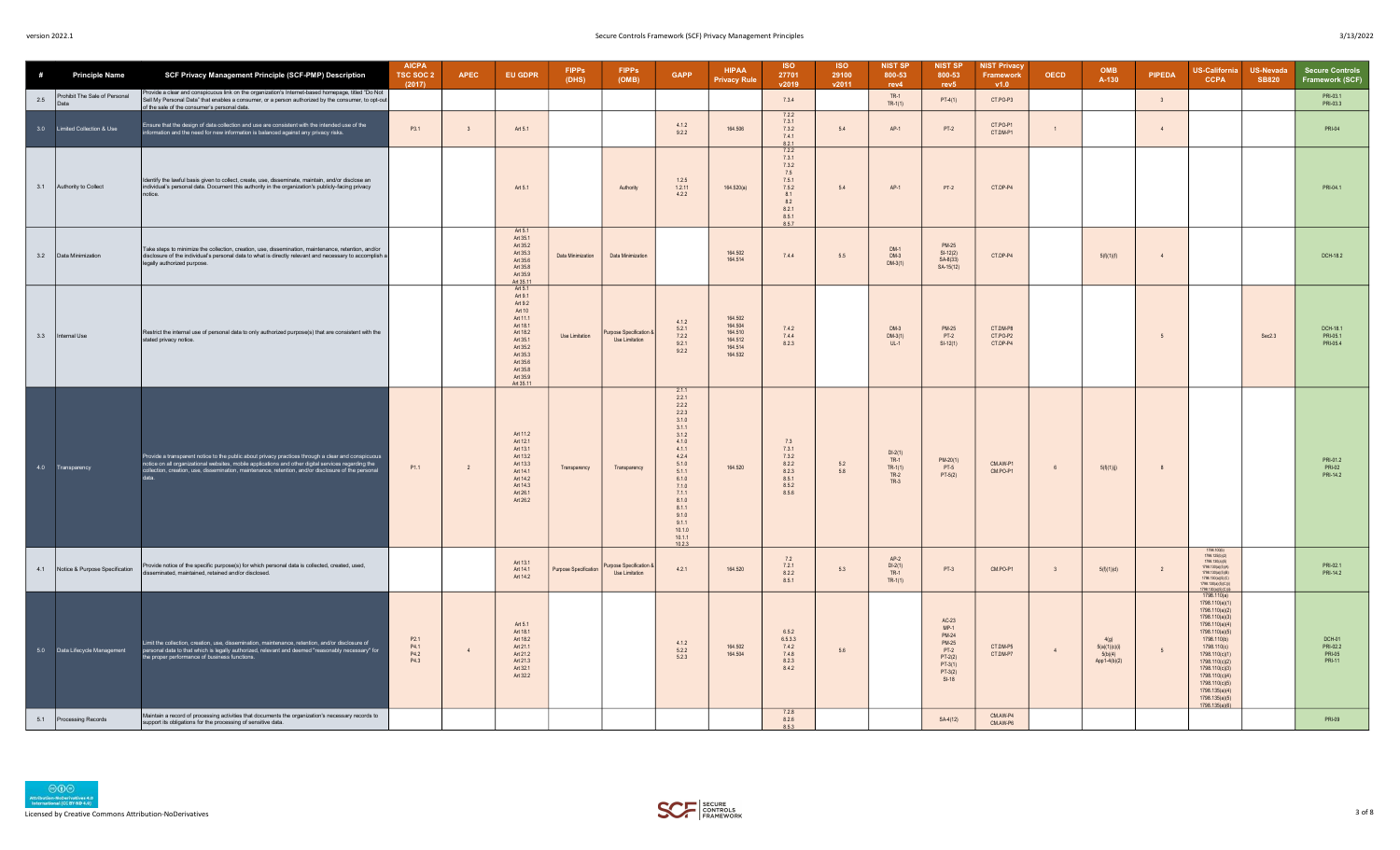| #    | <b>Principle Name</b>                  | SCF Privacy Management Principle (SCF-PMP) Description                                                                                                                                                                                                                                                                                                                                                                                                                                                                                                                                                                                                                          | <b>AICPA</b><br>TSC SOC 2<br>(2017) | <b>APEC</b> | <b>EU GDPR</b>                                                                                                                                                                                                                                                             | <b>FIPPs</b><br>(DHS)    | <b>FIPPs</b><br>(OMB) | <b>GAPP</b>    | <b>HIPAA</b><br><b>Privacy Rule</b>                 | <b>ISO</b><br>27701<br>v2019                                                          | <b>ISO</b><br>29100<br>v2011 | <b>NIST SP</b><br>800-53<br>rev4                                 | <b>NIST SP</b><br>800-53<br>rev <sub>5</sub>                                                                                | <b>NIST Privacy</b><br><b>Framework</b><br>v1.0                                                                      | <b>OECD</b>    | <b>OMB</b><br>A-130 | <b>PIPEDA</b> | <b>US-California</b><br><b>CCPA</b> | <b>US-Nevada</b><br><b>SB820</b> | <b>Secure Controls</b><br>Framework (SCF)                                                                           |
|------|----------------------------------------|---------------------------------------------------------------------------------------------------------------------------------------------------------------------------------------------------------------------------------------------------------------------------------------------------------------------------------------------------------------------------------------------------------------------------------------------------------------------------------------------------------------------------------------------------------------------------------------------------------------------------------------------------------------------------------|-------------------------------------|-------------|----------------------------------------------------------------------------------------------------------------------------------------------------------------------------------------------------------------------------------------------------------------------------|--------------------------|-----------------------|----------------|-----------------------------------------------------|---------------------------------------------------------------------------------------|------------------------------|------------------------------------------------------------------|-----------------------------------------------------------------------------------------------------------------------------|----------------------------------------------------------------------------------------------------------------------|----------------|---------------------|---------------|-------------------------------------|----------------------------------|---------------------------------------------------------------------------------------------------------------------|
| 5.2  | Data Flow Mapping                      | Maintain a record of processing activities that documents the flow of personal data that includes:<br>Geographic locations and third-parties involved in the storage, transmission and/or processing of<br>personal data:<br>- Contact details of the controller(s) involved in the storage, transmission and/or processing of<br>personal data;<br>The purposes of the storage, transmission and processing;<br>A description of the categories of data subjects and personal data;<br>Where possible, the time limits for erasure of the different categories of data; and<br>Where possible, a description of the cybersecurity and privacy measures of the data controller. |                                     |             | Art 30.1<br>Art 30.2<br>Art 30.3<br>Art 30.4<br>Art 30.5                                                                                                                                                                                                                   |                          |                       |                |                                                     |                                                                                       |                              | $UL-2$                                                           | $PL-2$<br>$SA-4(1)$<br>$SA-4(2)$                                                                                            | ID.IM-P1<br>ID.IM-P4                                                                                                 |                |                     |               |                                     |                                  | AST-04<br><b>PRI-11</b>                                                                                             |
| 5.3  | Data Custodians                        | Identify the owners or operators of systems/products/services that process data, or with which data<br>subjects are interacting.                                                                                                                                                                                                                                                                                                                                                                                                                                                                                                                                                |                                     |             |                                                                                                                                                                                                                                                                            |                          |                       |                |                                                     | 6.5.1.2                                                                               |                              |                                                                  | $CM-8(4)$<br>$PT-3(1)$<br>SA-4(12)                                                                                          | CT.DM-P7<br>ID.IM-P2                                                                                                 |                |                     |               |                                     |                                  | AST-03<br>AST-03.1                                                                                                  |
| 5.4  | Retention of Personal Data             | Ensure that all records containing personal data are maintained in accordance with the<br>organization's records retention schedule and comply with applicable statutory, regulatory and<br>contractual obligations.                                                                                                                                                                                                                                                                                                                                                                                                                                                            |                                     |             | Art 5.1                                                                                                                                                                                                                                                                    |                          |                       |                |                                                     | 6.5.3<br>6.15.1.3<br>7.4.7                                                            |                              | $DM-2$                                                           | $MP-7$<br>$SI-12$                                                                                                           |                                                                                                                      |                | 5(f)(1)(h)          | $\sqrt{2}$    |                                     |                                  | <b>DCH-18</b>                                                                                                       |
| 5.5  | Secure Destruction of Personal<br>Data | Utilize secure methods to dispose of or destroy both physical and digital media that contains<br>personal data.                                                                                                                                                                                                                                                                                                                                                                                                                                                                                                                                                                 |                                     |             | Art 5.1                                                                                                                                                                                                                                                                    |                          |                       |                |                                                     | 7.4.8                                                                                 |                              | $DM-2$                                                           | $MP-6$<br>$MP-6(3)$<br>$SI-12(3)$                                                                                           | CT.DM-P5                                                                                                             |                |                     | $-5$          |                                     |                                  | DCH-09.3<br><b>DCH-21</b>                                                                                           |
| 5.6  | Geolocation Restrictions               | Restrict the location of processing, storage and service locations to comply with the privacy notice,<br>as well as applicable statutory, regulatory and contractual obligations.                                                                                                                                                                                                                                                                                                                                                                                                                                                                                               |                                     |             | Art 26.1<br>Art 26.2<br>Art 27.3<br>Art 28.1<br>Art 28.2<br>Art 28.3<br>Art 28.4<br>Art 28.5<br>Art 28.6<br>Art 28.9<br>Art 28.10<br>Art 29<br>Art 44<br>Art 45.1<br>Art 45.2<br>Art 46.1<br>Art 46.2<br>Art 46.3<br>Art 47.1<br>Art 472<br>Art 48<br>Art 49.1<br>Art 49.2 |                          |                       |                |                                                     |                                                                                       |                              |                                                                  | CM-12<br>PE-23<br>SA-9(5)<br>SC-36                                                                                          |                                                                                                                      |                |                     |               |                                     |                                  | <b>DCH-24</b><br><b>DCH-25</b><br><b>SEA-15</b><br>TPM-04.4                                                         |
| 5.7  | Data Portability                       | Provide the functionality to export personal data in a structured, commonly-used and machine-<br>readable format that can be transferred to another controller without hindrance.                                                                                                                                                                                                                                                                                                                                                                                                                                                                                               |                                     |             | Art 20.1<br>Art 20.2<br>Art 20.3<br>Art 20.4                                                                                                                                                                                                                               |                          |                       |                |                                                     |                                                                                       |                              |                                                                  |                                                                                                                             | ID.DE-P4<br>CT.DM-P2<br>CT.DM-P6                                                                                     |                |                     |               |                                     |                                  | PRI-06.6<br>PRI-06.7                                                                                                |
| 5.8  | Record of Disclosures                  | Develop and maintain an accounting of personal data disclosures that upon request can be made<br>available to the individual whose personal data was disclosed.                                                                                                                                                                                                                                                                                                                                                                                                                                                                                                                 | P6.2<br>P6.3                        |             | Art 30.1<br>Art 30.2<br>Art 30.3<br>Art 30.4<br>Art 30.5                                                                                                                                                                                                                   |                          |                       | 7.2.1<br>7.2.4 | 164.502<br>164.504<br>164.506<br>164.508<br>164.528 | 7.2.8<br>7.5.3<br>7.5.4                                                               |                              | AR-6                                                             | PM-21                                                                                                                       | CM.AW-P4                                                                                                             |                |                     |               |                                     |                                  | PRI-14.1                                                                                                            |
| 5.9  | Integrity Protections                  | Maintain the accuracy and relevance of personal data across the information lifecycle as personal<br>data is collected, created, used, disseminated, maintained, retained and/or disclosed.                                                                                                                                                                                                                                                                                                                                                                                                                                                                                     |                                     |             | Art 5.1                                                                                                                                                                                                                                                                    | Data Quality & Integrity | Quality & Integrity   | 9.2.1          |                                                     | 7.4.3                                                                                 | 5.7                          | $DI-2$                                                           | <b>PM-24</b>                                                                                                                | PR.DS-P6<br>PR.DS-P8                                                                                                 |                |                     |               |                                     |                                  | GOV-10<br>PRI-05.2                                                                                                  |
| 5.10 | De-Identification                      | Process personal data in such a manner that it is not attributable to a data subject through technical<br>or organizational measures (e.g., anonymization, pseudonymization or data minimization).                                                                                                                                                                                                                                                                                                                                                                                                                                                                              |                                     |             | Art 4.5<br>Art 5.1<br>Art 6.4<br>Art 32.1                                                                                                                                                                                                                                  |                          |                       |                | 164.514(a)<br>164.514(b)                            |                                                                                       |                              |                                                                  | $SI-19$<br>$SI-19(4)$                                                                                                       | CT.DP-P1<br>CT.DP-P2<br>CT.DP-P3<br>CT.DP-P5                                                                         |                | 5(f)(1)(f)          |               |                                     |                                  | <b>DCH-23</b><br>PRI-05.3                                                                                           |
| 5.11 | Quality Management                     | Maintain quality assurances throughout the information lifecycle with such accuracy, relevance,<br>timeliness and completeness as is reasonably necessary to ensure fairness to the individual.                                                                                                                                                                                                                                                                                                                                                                                                                                                                                 | P7.1                                |             | Art 5.1<br>Art 21.5<br>Art 22                                                                                                                                                                                                                                              | Data Quality & Integrity | Quality & Integrity   |                |                                                     | 7.4.3                                                                                 |                              | $PT-3(2)$                                                        | <b>PM-22</b><br><b>PM-23</b><br><b>PM-24</b>                                                                                | CT.DM-P8<br>CT.PO-P4                                                                                                 | $\overline{2}$ |                     |               |                                     |                                  | <b>PRI-10</b><br>PRI-10.1                                                                                           |
| 5.12 | Secure Data Processing                 | Implement secure data processing practices so that the confidentiality, integrity and pertinent<br>attributes of sensitive data is maintained throughout the data lifecycle.                                                                                                                                                                                                                                                                                                                                                                                                                                                                                                    |                                     |             |                                                                                                                                                                                                                                                                            |                          |                       |                |                                                     | 6.3.1.5<br>6.11<br>6.11.1<br>6.11.2<br>6.11.2.1<br>6.11.2.2<br>6.11.2.5<br>7.4<br>8.4 |                              | <b>AR-7</b><br>$SA-8$<br>SA-13<br>$SC-1$<br>$SC-7(18)$<br>$SI-1$ | $CA-2$<br>PM-11<br>$PT-1$<br>$RA-9$<br>$SA-3$<br>$SA-3(1)$<br>$SA-8$<br>SA-8(30)<br>$SA-15(5)$<br>$SC-1$<br>SC-7(18)<br>CL1 | CM.AW-P3<br>CT.PO-P1<br>CT.DM-P7<br>CT.DM-P8<br>CT.PO-P4<br>ID.DE-P4<br>ID.IM-P5<br>PR.PP-P3<br>PR.PP-P4<br>PR.PP-P5 |                |                     |               |                                     |                                  | <b>PRM-04</b><br><b>PRM-05</b><br><b>PRM-06</b><br><b>PRM-07</b><br><b>PRM-08</b><br><b>SEA-01</b><br><b>TDA-06</b> |
|      | 5.13 Data Lineage                      | Maintain records of the inputs, entities, systems, applications and processes that influence data of<br>interest, providing a historical record of the data and its origins.                                                                                                                                                                                                                                                                                                                                                                                                                                                                                                    |                                     |             |                                                                                                                                                                                                                                                                            |                          |                       |                |                                                     |                                                                                       |                              | $PL-2$                                                           | $PL-2$                                                                                                                      | ID IM-P7<br>ID.IM-P8<br>ID.BE-P3<br>IN.AW-P6                                                                         |                |                     |               |                                     |                                  | IAO-03                                                                                                              |



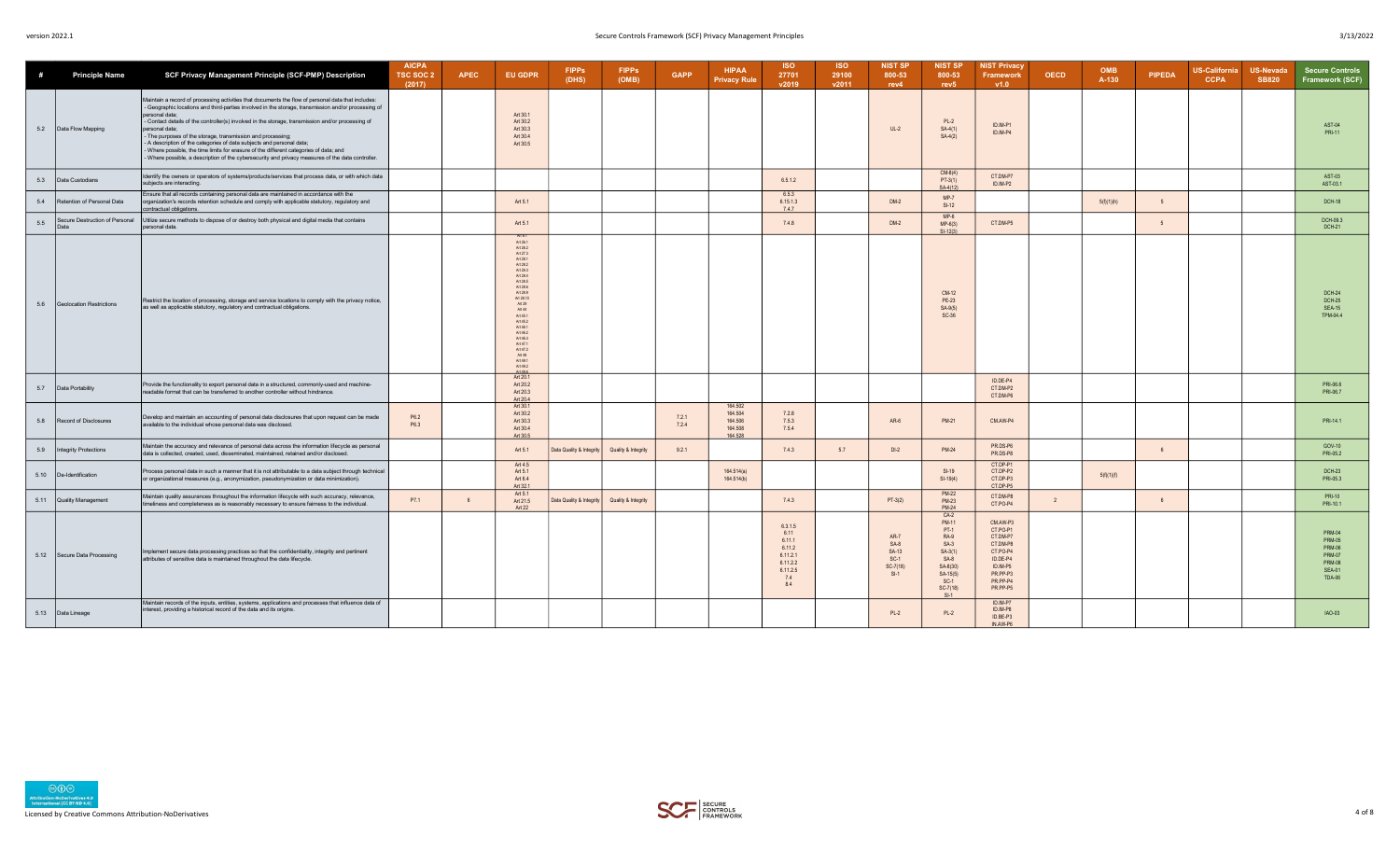| #    | <b>Principle Name</b>                | SCF Privacy Management Principle (SCF-PMP) Description                                                                                                                                                                                                                                                                                                   | <b>AICPA</b><br>TSC SOC 2<br>(2017) | <b>APEC</b> | <b>EU GDPR</b>                                                                                                      | <b>FIPPs</b><br>(DHS) | <b>FIPPs</b><br>(OMB) | <b>GAPP</b>                                        | <b>HIPAA</b><br><b>Privacy Rule</b> | <b>ISO</b><br>27701<br>v2019 | <b>ISO</b><br>29100<br>v2011 | <b>NIST SP</b><br>800-53<br>rev4                        | <b>NIST SP</b><br>800-53<br>rev5                                             | <b>NIST Privacy</b><br>Framework<br>V1.0                                                                                                                                                      | <b>OECD</b> | <b>OMB</b><br>A-130 | <b>PIPEDA</b>  | <b>US-California</b><br><b>CCPA</b>                                                                                                                                                                                                                                                                                                                                                                                                 | US-Nevada<br><b>SB820</b>  | <b>Secure Controls</b><br>Framework (SCF)                                  |
|------|--------------------------------------|----------------------------------------------------------------------------------------------------------------------------------------------------------------------------------------------------------------------------------------------------------------------------------------------------------------------------------------------------------|-------------------------------------|-------------|---------------------------------------------------------------------------------------------------------------------|-----------------------|-----------------------|----------------------------------------------------|-------------------------------------|------------------------------|------------------------------|---------------------------------------------------------|------------------------------------------------------------------------------|-----------------------------------------------------------------------------------------------------------------------------------------------------------------------------------------------|-------------|---------------------|----------------|-------------------------------------------------------------------------------------------------------------------------------------------------------------------------------------------------------------------------------------------------------------------------------------------------------------------------------------------------------------------------------------------------------------------------------------|----------------------------|----------------------------------------------------------------------------|
| 5.14 | Updated Use Permissions              | mplement data management processes to adjust data that is able to be collected, created, used,<br>disseminated, maintained, retained and/or disclosed, based on updated data subject authorization(s)                                                                                                                                                    |                                     |             |                                                                                                                     |                       |                       |                                                    |                                     | 7.3.4                        |                              |                                                         | $PT-4(2)$<br>$PT-5(1)$                                                       | CT.PO-P1<br>CT.PO-P3                                                                                                                                                                          |             |                     |                | 1798.105(b)<br>1798,110(a)<br>1798.110(a)(1)<br>1798.110(a)(2)<br>1798.110(a)(3)<br>1798 110(a)(4)<br>1798.110(a)(5)<br>1798.110(b)<br>1798.110(c)<br>1798.110(c)(1)<br>1798 110(c)(2)<br>1798.110(c)(3)<br>1798.110(c)(4)<br>1798.110(c)(5)<br>1798.120(a)<br>1798.120(b)<br>1798 120(c)<br>1798.120(d)<br>1798.135(a)<br>1798.135(a)(1)<br>1798 135(a)(2)<br>1798.135(a)(2)(A)<br>1798.135(a)(2)(B)<br>1798.135(b)<br>1798.135(c) |                            | PRI-03.2                                                                   |
| 5.15 | Data<br>5.16 Analytical Biases       | Flaw Remediation with Personal Identify and correct flaws related to personal data as it is collected, created, used, disseminated,<br>maintained, retained and/or disclosed.<br>Understand and evaluate data analytic inputs and outputs for potential bias.                                                                                            |                                     |             | Art 5.1                                                                                                             |                       |                       |                                                    |                                     | 6.9.6<br>6.9.6.1             |                              |                                                         | $SI-18(4)$                                                                   | CM AW-P5<br>ID.RA-P2                                                                                                                                                                          |             |                     | 6              |                                                                                                                                                                                                                                                                                                                                                                                                                                     |                            | DCH-22.1<br>VPM-04.2<br>PRI-102                                            |
|      | 6.0 Data Subject Rights              | Provide individuals with appropriate access to their personal data.                                                                                                                                                                                                                                                                                      | P <sub>51</sub><br>P6.7             |             | Art 12.1<br>Art 12.2<br>Art 13.2<br>Art 14.2<br>Art 15 1<br>Art 15.2<br>Art 15.3<br>Art 15.4<br>Art 16<br>Art 26.3  |                       | Access & Amendmen     | 6.2.1<br>6.2.2<br>6.2.3<br>6.2.4<br>6.2.5<br>6.2.6 | 164.502<br>164.522<br>164.524       | 736<br>8.2.5                 |                              | $IP-2$                                                  | $AC-3(14)$<br>$SI-18(4)$                                                     | CT.DM-P1                                                                                                                                                                                      |             |                     | 9              | 1798.100<br>1798.115(a)<br>1798.115(a)(1)<br>1798.115(a)(2)<br>1798.115(a)(3)<br>1798.115(b)<br>1798.115(c)<br>1798.115(c)(1)<br>$1798.115(c)(2)$<br>$1798.130(a)$<br>1798.130(a)(1)<br>1798.130(a)(1)(A)<br>1798.130(a)(1)(B)<br>1798.130(a)(7)<br>1798 130(c)                                                                                                                                                                     | Sec2.1                     | PRI-06<br>PRI-07.4                                                         |
| 6.1  | Inquiry Management                   | Maintain a capability to receive and respond to privacy-related requests, complaints, concerns or<br>questions from individuals.                                                                                                                                                                                                                         | P8.1                                |             | Art 18.1<br>Art 18.2<br>Art 18.3<br>Art 19<br>Art 21.1<br>Art 21.6<br>Art 22<br>Art 26.3                            |                       |                       | 6.2.5<br>6.2.6<br>7.1.2<br>10.2.1<br>10.2.2        | 164.522                             | 7.3.9                        |                              | $IP-4$                                                  | <b>PM-26</b><br>$SI-18(4)$                                                   | CM.AW-P2<br>CT.DM-P1<br>GV.MT-P4<br>GV.MT-P7                                                                                                                                                  |             |                     | 10             | 1798.100(c)<br>1798.100(d)<br>1798.130(a)(2)<br>1798.130(a)(7)<br>1798.130(b)<br>1798.130(c)                                                                                                                                                                                                                                                                                                                                        | Sec2.1<br>Sec2.2<br>Sec2.4 | DCH-22.1<br>PRI-06.4<br>PRI-07.4                                           |
| 6.2  | Updating Personal Data               | Provide individuals with appropriate opportunity to correct or amend their personal data.                                                                                                                                                                                                                                                                |                                     |             | Art 51                                                                                                              |                       |                       |                                                    | 164 526                             | 7.3.6<br>7.4.3<br>8.2.5      |                              |                                                         | $SI-18(4)$                                                                   | CT.DM-P1<br>CT.DM-P3                                                                                                                                                                          |             |                     |                |                                                                                                                                                                                                                                                                                                                                                                                                                                     | Sec $2.3$                  | DCH-22.1<br><b>PRI-12</b>                                                  |
| 6.3  | Redress                              | Provide individuals with appropriate opportunity to challenge the organization's compliance with its<br>privacy principles.                                                                                                                                                                                                                              |                                     |             | Art 12.3<br>Art 14.2<br>Art 16<br>Art 18.1<br>Art 26.3                                                              |                       | Access & Amendment    | 6.2.5<br>6.2.6<br>10.2.1<br>10.2.2                 | 164.522                             | 7.3.6                        |                              | $IP-3$                                                  | $SI-18(5)$                                                                   | CT.DM-P3                                                                                                                                                                                      |             |                     | 10             |                                                                                                                                                                                                                                                                                                                                                                                                                                     |                            | PRI-06.1                                                                   |
| 6.4  | Notice of Correction or<br>Amendment | Notify affected individuals and applicable third-parties when personal data is corrected or amended.                                                                                                                                                                                                                                                     | P5.2                                | 8           | Art 12.3<br>Art 18.3<br>Art 19<br>Art 26.3                                                                          |                       |                       |                                                    | 164.526                             | 8.5.8                        |                              |                                                         | $SI-18(5)$                                                                   | CM.AW-P1<br>CM.AW-P5<br>CM.AW-P7<br>CM.PO-P1<br>CT.PO-P4                                                                                                                                      |             |                     |                |                                                                                                                                                                                                                                                                                                                                                                                                                                     |                            | PRI-062<br>PRI-07.3                                                        |
| 6.5  | Appeal                               | Provide individuals with appropriate opportunity to appeal an adverse decision to have incorrect<br>personal data amended.                                                                                                                                                                                                                               |                                     |             | Art 21.1<br>Art 21.2<br>Art 21.3                                                                                    |                       |                       |                                                    | 164.526                             |                              |                              |                                                         | <b>PM-26</b>                                                                 | CM.AW-P8                                                                                                                                                                                      |             |                     |                |                                                                                                                                                                                                                                                                                                                                                                                                                                     |                            | PRI-06.3                                                                   |
| 6.6  | Right to Erasure                     | Provide individuals with appropriate opportunity to request the deletion of personal data where it is<br>used, disseminated, maintained, retained and/or disclosed, including where the personal data is<br>stored or processed by third-parties.                                                                                                        |                                     |             | Art 26.3<br>Art 17.1<br>Art 17 2<br>Art 17.3                                                                        |                       |                       |                                                    |                                     | 7.3.6                        |                              |                                                         |                                                                              | CT.DM-P4                                                                                                                                                                                      |             |                     |                | 1798 105(s)<br>1798.105(b)<br>1798.105(c)<br>1798.105(d)<br>1798.105(d)(1)<br>1798.105(d)(2)<br>1798.105/dl/3)<br>1798.105(d)(4)<br>1798.105(d)(5)<br>1798.105(d)(6)<br>1798.105(d)(7)<br>1798.105(d)(8)<br>1798 105/dV9                                                                                                                                                                                                            |                            | PRI-06.5                                                                   |
|      | 7.0 Security by Design               | Establish administrative, technical and physical safeguards to protect sensitive data commensurate<br>with the risk and magnitude of the harm that would result from its unauthorized access, use,<br>modification, loss or dissemination. Selected practices are in accordance with industry-leading<br>practices (e.g., ISO 27002, NIST 800-53, etc.). |                                     |             | Art 5.2<br>Art 24 1<br>Art 24.2<br>Art 24.3<br>Art 25.1<br>Art 25.2<br>Art 25.3<br>Art 32.1<br>Art 32.2<br>Art 40.2 | Security              | Security              | 8.2.2                                              | 164.502<br>164 504<br>164.530       |                              |                              | $AU-1$<br>$AU-2$<br>$PL-1$<br>$PL-9$<br>$SA-1$<br>SA-11 | $AC-1$<br>$AU-1$<br>$AU-2$<br>$PL-1$<br>$PL-9$<br>$SA-1$<br>SA-11<br>$SA-23$ | GV.PO-P4<br>PC.AC-P1<br>PC.AC-P2<br>PC.AC-P3<br>PC AC-P4<br>PC.AC-P5<br>PC.AC-P6<br>PR.PO-P1<br>PR.PO-P2<br>PR.PO-P3<br>PR.PO-P4<br>PR.PO-P5<br>PR.PO-P6<br>PR.PO-P7<br>PR.PO-P8<br>PR PO-P10 |             |                     | $\overline{7}$ | 1798.81.5                                                                                                                                                                                                                                                                                                                                                                                                                           |                            | IAC-01<br><b>MON-01</b><br>$MON-02$<br>SEA-01.1<br><b>TDA-01</b><br>TDA-09 |

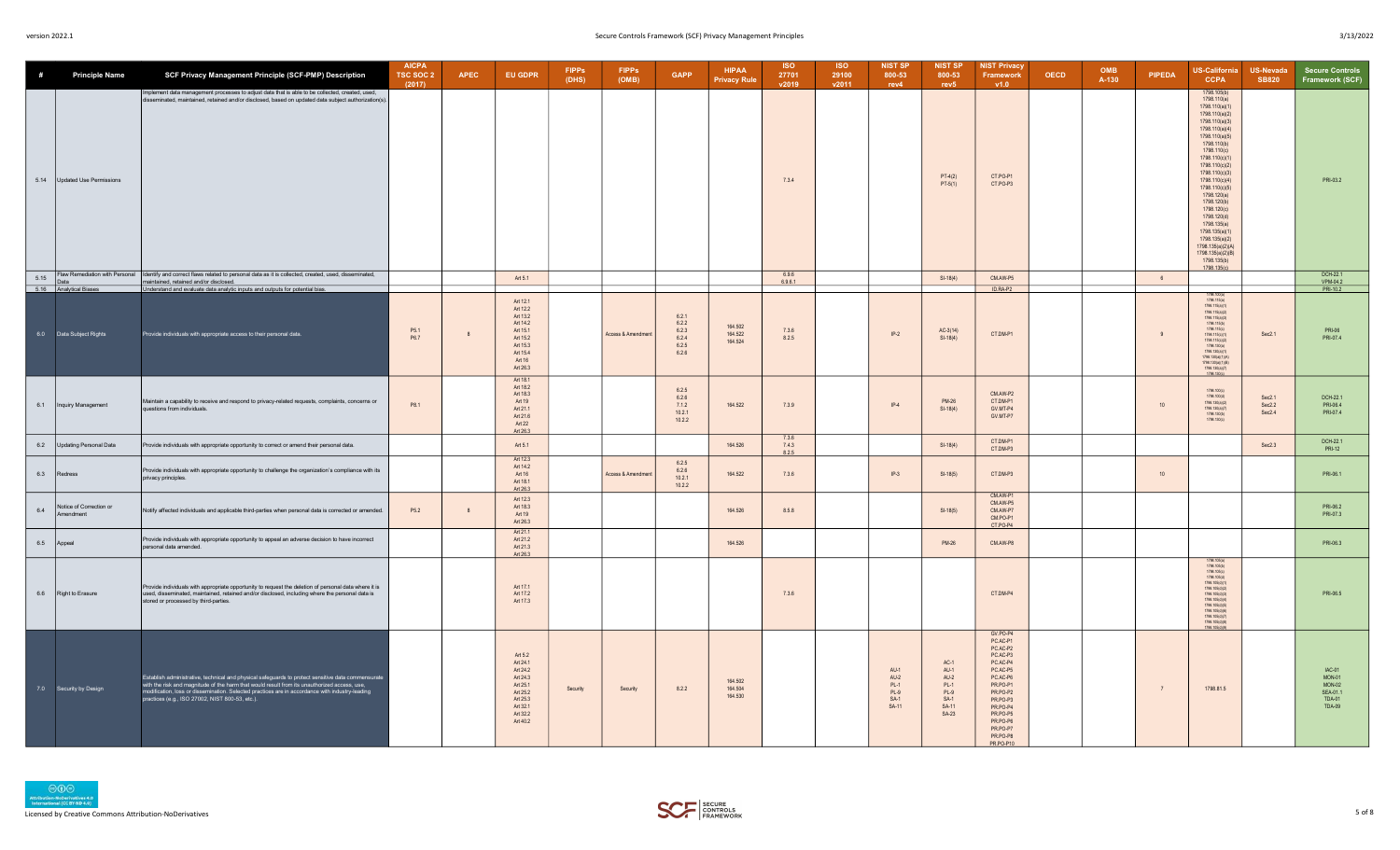| #    | <b>Principle Name</b>                    | SCF Privacy Management Principle (SCF-PMP) Description                                                                                                                                                                                                                                                                                                                              | <b>AICPA</b><br>TSC SOC 2<br>(2017) | <b>APEC</b> | <b>EU GDPR</b>                                                                                                      | <b>FIPPs</b><br>(DHS) | <b>FIPPs</b><br>(OMB) | <b>GAPP</b>                      | <b>HIPAA</b><br><b>Privacy Rule</b>                                                  | <b>ISO</b><br>27701<br>v2019           | <b>ISO</b><br>29100<br>v2011 | <b>NIST SP</b><br>800-53<br>rev4                                                                     | <b>NIST SP</b><br>800-53<br>rev <sub>5</sub>                                                  | <b>NIST Privacy</b><br>Framework<br>v1.0                                                                                                                                                                             | <b>OECD</b>    | <b>OMB</b><br>A-130                                                                                                                                                              | <b>PIPEDA</b>  | <b>US-California</b><br><b>CCPA</b> | US-Nevada<br><b>SB820</b> | <b>Secure Controls</b><br>Framework (SCF)                      |
|------|------------------------------------------|-------------------------------------------------------------------------------------------------------------------------------------------------------------------------------------------------------------------------------------------------------------------------------------------------------------------------------------------------------------------------------------|-------------------------------------|-------------|---------------------------------------------------------------------------------------------------------------------|-----------------------|-----------------------|----------------------------------|--------------------------------------------------------------------------------------|----------------------------------------|------------------------------|------------------------------------------------------------------------------------------------------|-----------------------------------------------------------------------------------------------|----------------------------------------------------------------------------------------------------------------------------------------------------------------------------------------------------------------------|----------------|----------------------------------------------------------------------------------------------------------------------------------------------------------------------------------|----------------|-------------------------------------|---------------------------|----------------------------------------------------------------|
|      | 7.1 Cybersecurity Considerations         | ncorporate privacy requirements into enterprise architecture to ensure that risk is addressed so<br>systems, applications and services achieve the necessary levels of trustworthiness, protection and<br>silience.                                                                                                                                                                 |                                     |             | Art 5.2<br>Art 24.1<br>Art 24.2<br>Art 24.3<br>Art 25.1<br>Art 25.2<br>Art 25.3<br>Art 32 1<br>Art 32.2<br>Art 40.2 | Security              | Security              | 4.2.3<br>6.2.2<br>7.2.2<br>7.2.3 | 164,504<br>164.530                                                                   | 6.11.2.5<br>7.4<br>8.4                 |                              | AR-7<br>$CM-4$<br>$PL-8$<br><b>PM-7</b><br>$SA-8$<br>SA-13<br>$SC-1$<br>$SC-7(18)$<br>S <sub>1</sub> | $CM-4$<br>PL-8<br><b>PM-7</b><br>PT-1<br>$SA-8$<br>$SC-1$<br>$SC-7(18)$<br>$SI-1$<br>SA-15(5) | CM.AW-P3<br>CT.PO-P1<br>CT.DM-P7<br>CT.DM-P8<br>ID DE-P4<br>PR DS-P3<br>PR DS-P4<br>PR.DS-P5<br>PR.DS-P7<br>PR.MA-P1<br>PR.MA-P2<br>PR PP-P3<br>PR PP-P4<br>PR PP-P5<br>PR.PT-P1<br>PR.PT-P2<br>PR.PT-P3<br>PR.PT-P4 | 5 <sup>5</sup> | App1-4(b)(5)                                                                                                                                                                     | $\overline{7}$ | 1798.81.5                           |                           | CHG-03<br><b>SEA-01</b><br><b>SEA-02</b>                       |
|      | 7.2 Cryptographic Protections            | Ensure personal data is encrypted both at rest and in transit.                                                                                                                                                                                                                                                                                                                      |                                     |             | Art 5.1                                                                                                             |                       |                       |                                  | 164.502<br>164.504<br>164,530                                                        | 67<br>671<br>6.7.1.1<br>6.10.2.3       |                              | SC-8<br>SC-8(2)<br>SC-13<br>$SC-13(1)$<br>$SC-28(2)$<br>$SI-7(6)$                                    | $SC-8$<br>$SC-8(2)$<br>$SC-13$<br>$SC-28(2)$<br>$SI-7(6)$                                     | PR DS.P1<br>PR.DS-P2                                                                                                                                                                                                 |                |                                                                                                                                                                                  |                | 1798.81.5                           |                           | CRY-01<br>CRY-03<br>CRY-05                                     |
|      | 7.3 Physical Protections                 | Ensure physical security and environmental controls provide appropriate protection for environments<br>where personal data is stored, transmitted and/or processed.                                                                                                                                                                                                                 |                                     |             | Art 32.1<br>Art 32.2                                                                                                | Security              | Security              | 8.2.3<br>8.2.4                   | 164,504<br>164,530                                                                   | 6.8.1.4<br>6.15.1.4                    |                              | <b>PE-1</b>                                                                                          | $PE-1$                                                                                        | PR.AC-P2                                                                                                                                                                                                             |                |                                                                                                                                                                                  | $\overline{7}$ | 1798.81.5                           |                           | PES-01                                                         |
| 7.4  | Embedded Technology                      | Facilitate the secure implementation of embedded technologies so sensors minimize the collection o<br>personal data and alert individuals to the personal data collected by those sensors.                                                                                                                                                                                          |                                     |             | Art 5.1<br>Art 5.2<br>Art 32.1<br>Art 32.2                                                                          | Transparency          | Transparency          |                                  | 164 504<br>164,530                                                                   |                                        |                              |                                                                                                      | PE-23<br>PM-25<br>SA-8(33)<br>$SC-42(2)$<br>$SC-42(5)$                                        |                                                                                                                                                                                                                      |                |                                                                                                                                                                                  |                | 1798.81.5                           |                           | <b>EMB-01</b><br><b>FND-131</b><br>END-13.2<br>END-13.3        |
|      | 7.5 Retire Outdated Systems              | Upgrade, replace, or retire any system, application or service for which appropriate protections,<br>commensurate with risk, cannot be effectively implemented.                                                                                                                                                                                                                     |                                     |             |                                                                                                                     |                       |                       |                                  | 164,504<br>164.530                                                                   |                                        |                              | <b>SA-22</b>                                                                                         | <b>SA-22</b>                                                                                  |                                                                                                                                                                                                                      |                | App1-4(b)(3)                                                                                                                                                                     |                | 1798.81.5                           |                           | <b>TDA-17</b>                                                  |
|      | 7.6 Personnel Security                   | Implement personnel management practices, covering employees, contractors and other entities,<br>that ensures appropriate vetting and clearance to systems, applications and/or services that contain,<br>store or transmit personal data.                                                                                                                                          |                                     |             | Art 32.1<br>Art 32.2<br>Art 32.4                                                                                    |                       |                       |                                  | 164 504<br>164,530                                                                   | 6.4.2.2                                |                              | $\Delta T - 1$<br><b>PM-13</b>                                                                       | $\Delta$ T <sub>-1</sub><br><b>PM-13</b>                                                      | GV PO-P1<br>PR.PO-P9                                                                                                                                                                                                 |                | 5(c)(2)<br>App1-4(h)(1)-(2)<br>App1-(4)-(7)                                                                                                                                      |                | 1798.81.5                           |                           | SAT-01                                                         |
|      | 7.7 Rules of Behavior                    | Require employees and contractors to read and agree to abide by the organization's rules of<br>behavior, prior to being granted access to systems, applications and/or services that store, transmit<br>or process personal data, including social media.                                                                                                                           | CC1.1                               |             |                                                                                                                     |                       |                       |                                  | 164.504<br>164.530<br>164.504                                                        | 6.4.2.1<br>6.5.1.3                     |                              | $PL-4$<br>$PL-4(1)$                                                                                  | $PL-4$<br>$PL-4(1)$                                                                           | PR.PO-P9                                                                                                                                                                                                             |                | App1-4(h)(6)<br>App1-4(h)(7)                                                                                                                                                     |                | 1798.81.5                           |                           | HRS-05.1<br>HRS-05.2                                           |
|      | 7.8 Employee Sanctions                   | Utilize employee sanctions to hold personnel accountable for complying with the organization's<br>privacy policies and processes.                                                                                                                                                                                                                                                   | CC1.5                               |             |                                                                                                                     |                       |                       |                                  | 164.530                                                                              | 6.4.2.3                                |                              | $PS-8$                                                                                               | $PS-8$                                                                                        | PR.PO-P9                                                                                                                                                                                                             |                | App1-3(b)(9)                                                                                                                                                                     |                | 1798 81.5                           |                           | <b>HRS-07</b>                                                  |
|      | 7.9   Workforce Management               | Respond to changing mission requirements and maintain workforce skills in a rapidly-developing<br>technology environment through recruiting and retaining the talent needed to support the<br>organization's mission.                                                                                                                                                               |                                     |             | Art 32.1<br>Art 32.2<br>Art 324                                                                                     |                       |                       |                                  | 164 504<br>164.530                                                                   |                                        |                              | <b>PS-1</b>                                                                                          | $PS-1$                                                                                        | PR.PO-P9                                                                                                                                                                                                             |                | 5(c)(1)<br>5(c)(7)                                                                                                                                                               |                | 1798.81.5                           |                           | <b>HRS-01</b>                                                  |
|      | 7.10 Professional Competency             | Develop and enforce privacy competency requirements for staff members involved in the acquisition,<br>management, maintenance and use of information resources, to ensure they have the appropriate<br>owledge and skill.                                                                                                                                                           |                                     |             | Art 32.1<br>Art 32.2<br>Art 32.4                                                                                    |                       |                       |                                  | 164.504<br>164.530                                                                   | 64<br>6.4.1<br>6.4.1.1                 |                              | <b>PS-3</b>                                                                                          | $PS-3$<br>CA                                                                                  | PR PO-P9                                                                                                                                                                                                             |                | 5(c)(1)                                                                                                                                                                          |                | 1798 81.5                           |                           | <b>HRS-04</b>                                                  |
| 7.10 | Security & Privacy Control<br>Validation | Develop and enforce an Information Assurance (IA) capability that provides a mechanism to perform<br>pre-production control testing to ensure applicable security and privacy controls exist and are<br>functioning. Systems, applications and service are prohibited from "going live" without security<br>authorization, following the results of pre-production control testing. |                                     |             |                                                                                                                     |                       |                       |                                  |                                                                                      |                                        |                              | $CA-1$<br>$CA-6$<br>PM-10<br>SA-11                                                                   | $CA-6$<br>$CA-7(4)$<br>PM-10<br>SA-11                                                         |                                                                                                                                                                                                                      |                |                                                                                                                                                                                  |                |                                     |                           | IAO-01<br>IAO-07<br><b>RSK-11</b><br><b>TDA-09</b>             |
| 7.10 | Secure Configuration<br>Management       | Implement secure configuration management throughout the System Development Life Cycle<br>(SDLC) to ensure systems, applications and/or services are configured according to industry-<br>ecognized secure practices.                                                                                                                                                               |                                     |             |                                                                                                                     |                       |                       |                                  |                                                                                      |                                        |                              | $CM-1$<br><b>SA-11</b>                                                                               | $CM-1$<br>SA-11                                                                               |                                                                                                                                                                                                                      |                |                                                                                                                                                                                  |                |                                     |                           | CFG-01<br><b>TDA-09</b>                                        |
|      | 7.10 Situational Awareness               | Correlate logs from across the organization with a Security Incident Event Manager (SIEM), or<br>similar automated tool, to maintain situational awareness of events for potential security and privacy<br>ncidents.                                                                                                                                                                |                                     |             |                                                                                                                     |                       |                       |                                  |                                                                                      |                                        |                              |                                                                                                      | $IR-4(4)$                                                                                     |                                                                                                                                                                                                                      |                |                                                                                                                                                                                  |                |                                     |                           | MON-02<br>MON-02.1                                             |
| 8.0  | Incident Response                        | Maintain and test incident response plans, capabilities and training for employees and third-party<br>stakeholders on how to report and respond to incidents                                                                                                                                                                                                                        |                                     |             | Art 33 1<br>Art 33.2<br>Art 33.3<br>Art 33.4<br>Art 33.5                                                            |                       |                       | 1.2.7<br>7.2.4                   |                                                                                      | 6.13<br>6.13.1<br>6.13.1.1<br>6.13.1.5 |                              | $IR-1$<br>$IR-3$<br>$IR-7$<br>$IR-8$<br>$SE-2$                                                       | $IR-1$<br>$IR-3$<br>$IR-7$<br>$IR-8$<br>$IR-8(1)$                                             | GV.MT-P4<br>GV.MT-P5<br>PR.PO-P7                                                                                                                                                                                     |                | App1-4(b)(3)<br>Ann1-4(f)(1)<br>App1-4(f)(3)<br>App1-4(f)(4)<br>App1-4(f)(5)<br>App1-4(f)(6)<br>App1-4(f)(7)<br>App1-4(f)(8)<br>App1-4(f)(9)<br>App1-4(f)(10)<br>App1-4(j)(2)(e) |                | 1798.81.5                           |                           | <b>IRO-01</b><br><b>IRO-04</b><br>IRO-04.1<br>IRO-06<br>IRO-11 |
|      | 8.1 Coordinated Response                 | Respond to incidents in a coordinated and structed manner to ensure the appropriate steps are<br>taken to identify and respond to potential incidents.                                                                                                                                                                                                                              |                                     |             |                                                                                                                     |                       |                       |                                  |                                                                                      | 6.13.1.4                               |                              | $IR-10$                                                                                              | $IR-4(11)$                                                                                    |                                                                                                                                                                                                                      |                |                                                                                                                                                                                  |                | 1798.81.5                           |                           | IRO-07                                                         |
| 8.2  | Breach Notification                      | Report data breaches involving personal data to relevant regulators, law enforcement and affected<br>parties in accordance with applicable statutory, regulatory and contractual obligations for breach<br>notification.                                                                                                                                                            | P6.6                                |             | Art 33.1<br>Art 33.2<br>Art 33.3<br>Art 334<br>Art 33.5<br>Art 34.1<br>Art 34.2<br>Art 34.3<br>Art 34.4             |                       |                       | 1.2.7                            | 164 400<br>164 402<br>164,404<br>164,406<br>164.408<br>164.410<br>164 412<br>164 414 | 6.13.1.2<br>6.13.1.3                   |                              | $IR-6$<br>$IR-7(2)$                                                                                  | $IR-6$<br>$IR-7(2)$                                                                           |                                                                                                                                                                                                                      |                | App1-4(b)(3)                                                                                                                                                                     |                | 1798.81.5                           |                           | IRO-10<br>IRO-11.2                                             |
|      | 9.0 Risk Management                      | Implement a risk management framework to ensure that risks are identified, evaluated and<br>addressed to achieve necessary levels of trustworthiness, protection and resilience                                                                                                                                                                                                     |                                     |             | Art 32.1<br>Art 32.2                                                                                                |                       |                       |                                  |                                                                                      | 6.8.1.4                                |                              | <b>PM-9</b><br><b>RA-1</b>                                                                           | $CA-7(4)$<br><b>PM-9</b><br>PM-29<br><b>RA-1</b>                                              | GV.MT-P<br>GV.PO-P4<br>GV.RM-P1<br>GV RM-P2<br>GV.RM-P3<br>ID.DE-P1                                                                                                                                                  |                | 4(i)                                                                                                                                                                             |                | 1798.81.5                           |                           | <b>RSK-01</b><br><b>RSK-11</b>                                 |
| 9.1  | Evaluate Risks                           | Utilize appropriate risk analysis methods to evaluate the likelihood and magnitude of harm, from<br>unauthorized access, use, disclosure, disruption, modification or destruction of personal data where<br>it is stored, transmitted and/or processed                                                                                                                              |                                     |             | Art 35.1<br>Art 35.2<br>Art 35.3<br>Art 35.6<br>Art 35 8<br>Art 35.9<br>Art 35 11                                   |                       |                       | 1.2.4                            |                                                                                      | 5.4.1.2<br>6.8.1.2                     |                              | <b>RA-3</b>                                                                                          | $RA-3$                                                                                        | GV MT-P1<br>ID.DE-P1<br>ID DE-P5                                                                                                                                                                                     |                | 5(d)(3)<br>5(d)(4)(b)                                                                                                                                                            |                | 1798.81.5                           |                           | <b>RSK-04</b>                                                  |



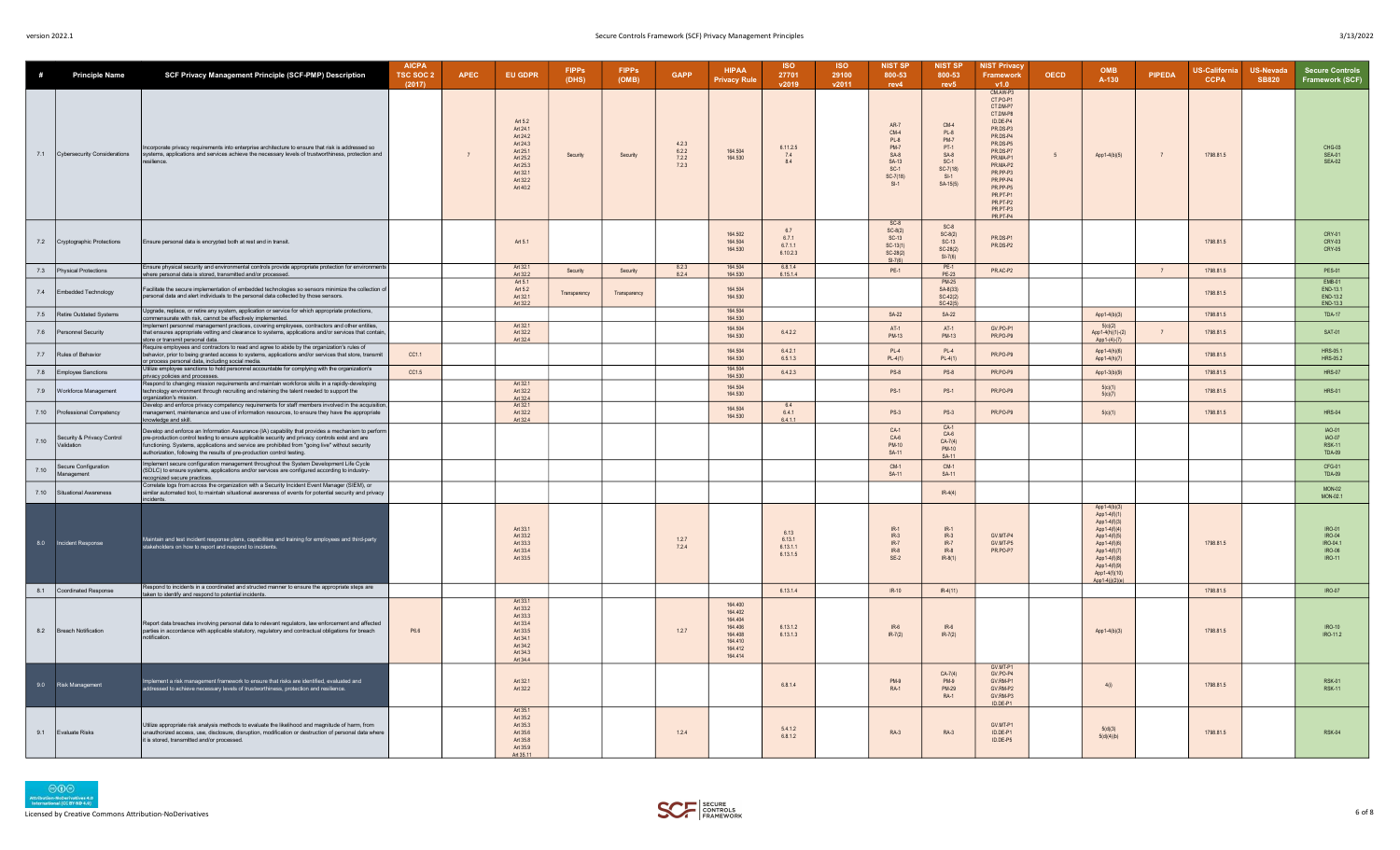| #    | <b>Principle Name</b>                       | SCF Privacy Management Principle (SCF-PMP) Description                                                                                                                                                                                                                              | <b>AICPA</b><br>TSC SOC 2<br>(2017) | <b>APEC</b> | EU GDPR                                                                                                                                                                                                                    | <b>FIPPs</b><br>(DHS) | <b>FIPPs</b><br>(OMB) | <b>GAPP</b>               | <b>HIPAA</b><br><b>Privacy Rule</b> | <b>ISO</b><br>27701<br>v2019                    | <b>ISO</b><br>29100<br>v2011 | <b>NIST SP</b><br>800-53<br>rev4 | <b>NIST SP</b><br>800-53<br>rev <sub>5</sub>       | <b>NIST Privacy</b><br>Framework<br>v1.0                                                                                           | OECD | OMB<br>A-130                                                        | PIPEDA | <b>US-California</b><br><b>CCPA</b>             | <b>US-Nevada</b><br><b>SB820</b> | <b>Secure Controls</b><br>Framework (SCF)  |
|------|---------------------------------------------|-------------------------------------------------------------------------------------------------------------------------------------------------------------------------------------------------------------------------------------------------------------------------------------|-------------------------------------|-------------|----------------------------------------------------------------------------------------------------------------------------------------------------------------------------------------------------------------------------|-----------------------|-----------------------|---------------------------|-------------------------------------|-------------------------------------------------|------------------------------|----------------------------------|----------------------------------------------------|------------------------------------------------------------------------------------------------------------------------------------|------|---------------------------------------------------------------------|--------|-------------------------------------------------|----------------------------------|--------------------------------------------|
| 9.2  | Assess Supply Chain Risk                    | Assess supply chain risks associated with systems, system components and services for privacy<br>implications.                                                                                                                                                                      |                                     |             | Art 35.1<br>Art 35.2<br>Art 35.3<br>Art 35.6<br>Art 35.8<br>Art 35.9<br>Art 35.11<br>Art 36.3                                                                                                                              |                       |                       |                           |                                     |                                                 |                              | SA-12                            | <b>PM-29</b><br>PM-30<br>RA-3(1)<br>$SR-2$<br>SR-7 | GV.MT-P1<br>ID.DE-P2<br>ID DE-P3<br>ID.DE-P5                                                                                       |      |                                                                     |        | 1798.81.5                                       |                                  | <b>RSK-08</b><br><b>RSK-09</b><br>RSK-09.1 |
| 9.3  | <b>Risk Awareness</b>                       | Maintain a current and accurate register of risk (e.g., Plan of Action & Milestones (POA&M), risk<br>register, etc.).                                                                                                                                                               |                                     |             | Art 35.1                                                                                                                                                                                                                   |                       |                       |                           |                                     |                                                 |                              | $CA-5$<br>$PM-4$                 | $CA-5$<br>$CA-7(4)$<br>$PM-4$                      | ID.DE-P1                                                                                                                           |      |                                                                     |        | 1798.81.5                                       |                                  | IAO-05<br>RSK-04.1<br><b>RSK-11</b>        |
| 9.4  | <b>Risk Response</b>                        | Responses to identified risks are appropriately identified, categorized and prioritized.                                                                                                                                                                                            |                                     |             |                                                                                                                                                                                                                            |                       |                       |                           |                                     |                                                 |                              |                                  | <b>RA-7</b>                                        | ID.DE-P1<br>ID.RA-P5<br>RS.MI-P3                                                                                                   |      |                                                                     |        | 1798.81.5                                       |                                  | RSK-06.1                                   |
| 9.5  | Data Protection Impact<br>Assessment (DPIA) | Utilize Data Protection Impact Assessments (DPIAs) to effectively identify and reduce privacy risks<br>to an acceptable level.                                                                                                                                                      |                                     |             | Art 35.1<br>Art 35.2<br>Art 35.3<br>Art 35.6<br>Art 35.7<br>Art 35.8<br>Art 35.9<br>Art 35.11<br>Art 36.1<br>Art 36.2<br>Art 36.3                                                                                          |                       |                       | 1.2.4<br>4.2.3            |                                     | 7.2.5                                           |                              | $AR-2$                           | RA-8                                               | GV.MT-P1<br>GV MT-P4<br>GV.MT-P5<br>ID.IM-P7<br>ID RA-P1<br>ID.RA-P2<br>ID.RA-P3<br>ID RA-P4<br>ID.RA-P5<br>ID.DE-P2<br>$ID.DE-P3$ |      | 5(f)(1)(i)                                                          |        | 1798.81.5                                       |                                  | <b>RSK-10</b>                              |
|      | 10.0 Third-Party Management                 | -Provide privacy oversight of third-parties with access to personal data, so that only trusted third-<br>parties are contracted with.                                                                                                                                               |                                     |             | Art 28.1<br>Art 28.2<br>Art 28.3<br>Art 28.4<br>Art 28.5<br>Art 28.6<br>Art 28.9<br>Art 28.10<br>Art 32.1<br>Art 32.2                                                                                                      |                       |                       |                           | 164.514                             | 6.12<br>6.12.1<br>6.12.1.1                      |                              | $SA-4$<br>$SA-9$                 | $SA-4$<br>$SA-9$<br>$SR-1$                         | GV.PO-P4                                                                                                                           |      |                                                                     |        | 1798 81 5(b)<br>1798.81.5(c)                    |                                  | <b>TPM-01</b><br><b>TPM-04</b>             |
| 10.1 | Supply Chain Protections                    | Govern the disclosure of personal data to ensure it is only provided to trusted third-parties that can<br>store, process and/or transmit it in a secure manner.                                                                                                                     |                                     |             | Art 28.1<br>Art 28.2<br>Art 28.3<br>Art 28.4<br>Art 28.5<br>Art 28.6<br>Art 28.9<br>Art 28.10                                                                                                                              |                       |                       |                           |                                     | 6.12.1.3                                        |                              | $SA-9$<br>SA-12                  | $SA-9$<br>$SR-2$<br>$SR-2(1)$                      | GV.PO-P4                                                                                                                           |      | App1-4(j)(2)(b)<br>App1-4(j)(3)                                     |        | 1798.81.5(c)                                    |                                  | TPM-03<br><b>TPM-04</b>                    |
| 10.2 | Secure Disclosure To Third-<br>Parties      | Govern third-party use of personal data to ensure privacy requirements are enforced when a third-<br>party stores, processes or transmits personal data on behalf of the organization.                                                                                              | P6.1                                |             | Art 6.1<br>Art 6.4<br>Art 15.2<br>Art 20.2<br>Art 26.1<br>Art 26.2<br>Art 26.3<br>Art 44<br>Art 45.1<br>Art 45 2<br>Art 46.1<br>Art 46.2<br>Art 46.3<br>Art 47.1<br>Art 47.2<br>Art 48<br>Art 49 1<br>Art 49.2<br>Art 49.6 |                       |                       | 7.2.1<br>7.2.2<br>7.2.3   | 164,502<br>164.504                  | 7.4.9<br>7.5<br>8.4.3<br>8.5.1<br>8.5.7         |                              | $UL-2$                           | $AC-21$                                            | CT.PO-P2                                                                                                                           |      | 5(e)(1)(b)<br>5(e)(1)(c)<br>5(e)(1)(d)<br>5(e)(7)(h)<br>$App1-3(c)$ |        | 1798.110(a)(4)<br>1798 110(b)(4)<br>1798.115(d) |                                  | PRI-07                                     |
| 10.3 | Parties                                     | Contractual Obligations for Third- Require terms and conditions in contracts and other agreements to cover the collection, creation,<br>use, dissemination, maintenance, retention, and/or disclosure of personal data.                                                             | P6.4<br>P6.5                        |             | Art 6.1<br>Art 6.4<br>Art 26.1<br>Art 26.2<br>Art 26.3<br>Art 28.1<br>Art 28.2<br>Art 28.3<br>Art 28.4<br>Art 28.5<br>Art 28.6<br>Art 28.9<br>Art 28.10<br>Art 29                                                          |                       |                       | 4.2.3<br>7.2.4            | 164.502<br>164,504<br>164.514       | 6.10.2.4<br>6.12.1.2<br>7.2.6<br>8.2.5<br>8.5.8 |                              | $AR-3$<br>$SA-9(3)$              | $SA-9(3)$                                          | ID.DE-P3                                                                                                                           |      | 5(a)(1)(b)(ii)<br>5(d)(1)(j)<br>App 1-3(d)<br>App1-4(j)(1)          |        | 1798.81.5(c)                                    |                                  | PRI-07.1<br><b>TPM-05</b>                  |
| 10.4 | Third-Party Compliance                      | Validate that privacy controls for systems, applications and services used or operated by third-parties<br>are effectively-implemented and align with industry-recognized secure practices, as well as comply<br>with applicable statutory, regulatory and contractual obligations. |                                     |             | Art 32 1<br>Art 32.2                                                                                                                                                                                                       |                       |                       | 1.2.6<br>10.2.3<br>10.2.4 |                                     | 6.15.2.2<br>6.15.2.3                            |                              | $AR-4$<br>$SA-9$                 | PM-14<br>$SA-9$                                    | GV.PO-P4                                                                                                                           |      | App1-4(j)(2)(b)                                                     |        |                                                 |                                  | <b>PRI-08</b><br><b>TPM-04</b>             |
|      | 11.0 Business Environment                   | The organization's mission, objectives, stakeholders and activities are understood and prioritized to<br>provide resourcing and guidance for privacy roles, responsibilities and risk management decisions.                                                                         |                                     |             |                                                                                                                                                                                                                            |                       |                       | 10.2.5                    |                                     | 6.12<br>6.12.1<br>6.12.1.1                      |                              | $PM-3$<br>SA-4                   | $PM-3$<br>$SA-4$<br>$SR-1$                         | GV.PO-P2<br>GV.PO-P3<br>GV.PO-P4                                                                                                   |      |                                                                     |        | 1798.81.5(b)<br>1798.81.5(c)                    |                                  | <b>PRM-02</b><br><b>TPM-01</b>             |
| 11.1 | Privacy Protections Context                 | Identify and document the organization's role as a controller and/or processor of sensitive data,<br>including instances involving more than one party.                                                                                                                             |                                     |             |                                                                                                                                                                                                                            |                       |                       |                           |                                     | 7.2.7<br>7.4.9<br>8.4.3<br>8.5.7                |                              |                                  |                                                    | ID.IM-P5<br>ID.BE-P1<br>ID.BE-P2                                                                                                   |      |                                                                     |        | 1798.115(d)                                     |                                  | GOV-08<br>PRI-07.2                         |